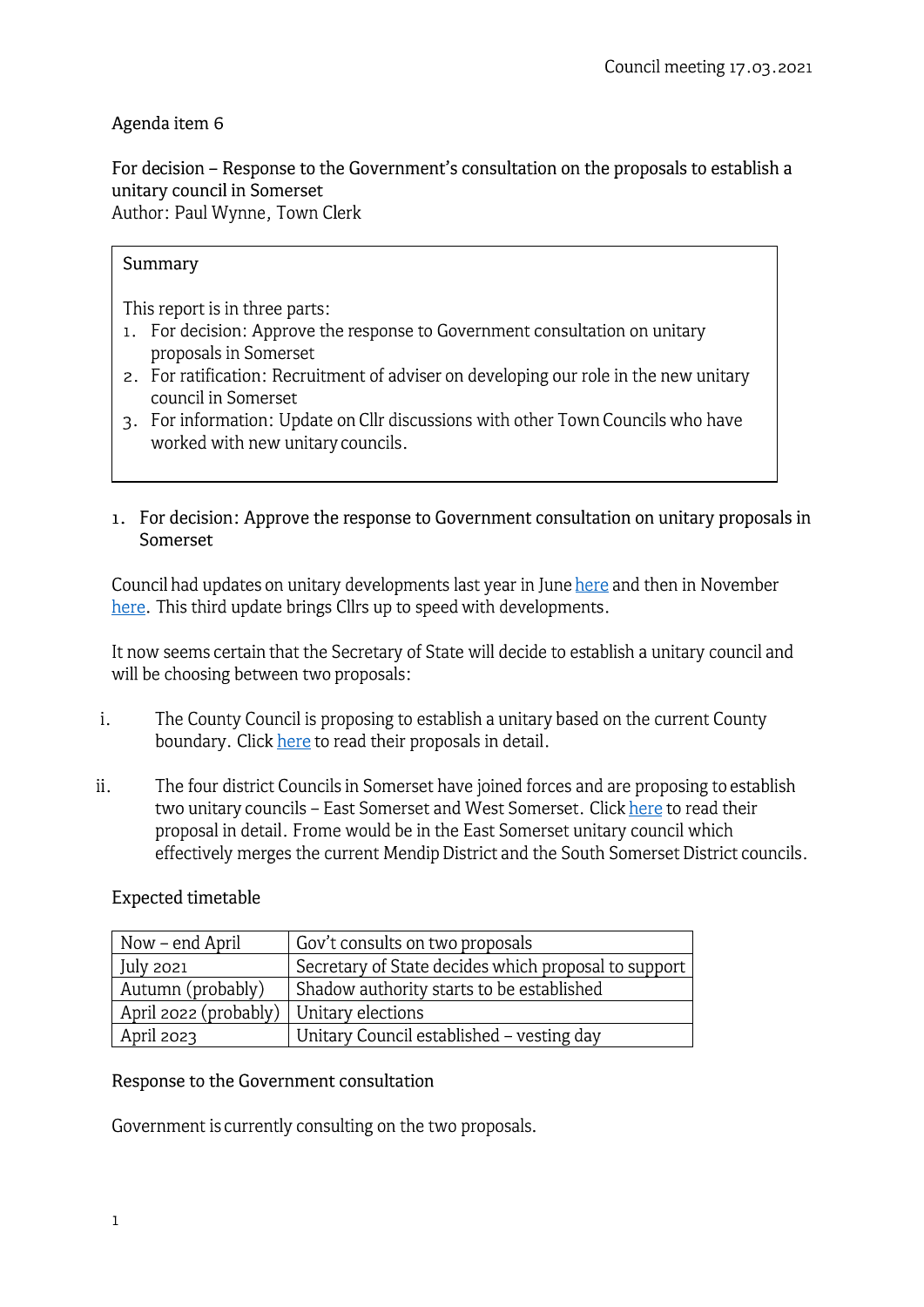It is important to try to influence the Government's thinking as they consider the two proposals and it is proposed to submit the response at **Appendix 2.** As Cllrs will see, the response doesn't choose one proposal over the other. It draws heavily on the report that Mel Usher wrote for us last year [here](https://www.frometowncouncil.gov.uk/wp-content/uploads/2020/06/Appenidx-1-LGR-report-by-Mel-Usher-final.pdf) that was endorsed in June and the informal discussion that Cllrs recently had with Mel Usher and Max Wide.

The consultation focuses a lot on the proposed boundaries of the unitary and whether either of the proposals are based on a "credible geography." Our response proposes that a credible geography this is less important than how the unitary plans to interact and work with parish councils and the local community. It maintains that decision making should be made at the lowest possible level regardless of the unitary boundary. There are bound to be achievable economies of scale that the One Somerset draws on heavily and the Stronger Somerset proposal deals with via the establishment of an overarching structure.

#### 2. For ratification: Recruitment of adviser on developing our role in the new unitary council in Somerset

Ultimately, unitary decisions will be made by the newly elected unitary Cllrs. However, in the meantime, a shadow unitary authority (SUA) will be in place by the autumn of 2021. The SUA will be tasked with creating the new unitary by vesting day. The SUA is likely to be led by a smallish group of Cllrs comprising largely of the "winning" council(s) and supported by a smallish group of senior staff.

It is important that we try to influence how and what the SUA focuses on in the early days. This work will be time consuming and detailed and in informal discussions Cllrs have indicated that an experiences advisor should be recruited to take this work forward. The brief that Cllrs have seen is attached a[t Appendix 3.](https://www.frometowncouncil.gov.uk/wp-content/uploads/2021/03/Appendix-3-Brief-to-advise-Frome-Town-Council-in-the-run-up-to-and-establishment-of-unitary-authority.pdf) This recruitment process has already started and has been delegated to the Town Clerk, in consultation with Cllr Crawley, to complete and manage. This report therefore proposes that Cllrs ratify this decision and note that the budget used to pay for it will be the New Projects budget agreed by Cllrs at the budget setting Council meeting in January.

3. For information: Update on Cllr discussions with other Town Councils who have worked with new unitary councils.

The research that Mel Usher undertook in his report and informal discussion that I have had tended to focus on other Town Clerks around the country. While this was valuable and, indeed, proved pivotal in building our unitary policy, there has been little discussion between FTC Cllrs and other Cllrs with unitary experience elsewhere in the country. This is an important perspective to gather and Cllrs Crawley, Ackroyd, Gore and Collett will be contacting Cllrs in Chippenham, Shrewsbury, Trowbridge and Falmouth town councils to understand what went well and less well from their perspective. As these discussions develop, they will feed into the work of the adviser as well as our general thinking as the unitary projects develops over time.